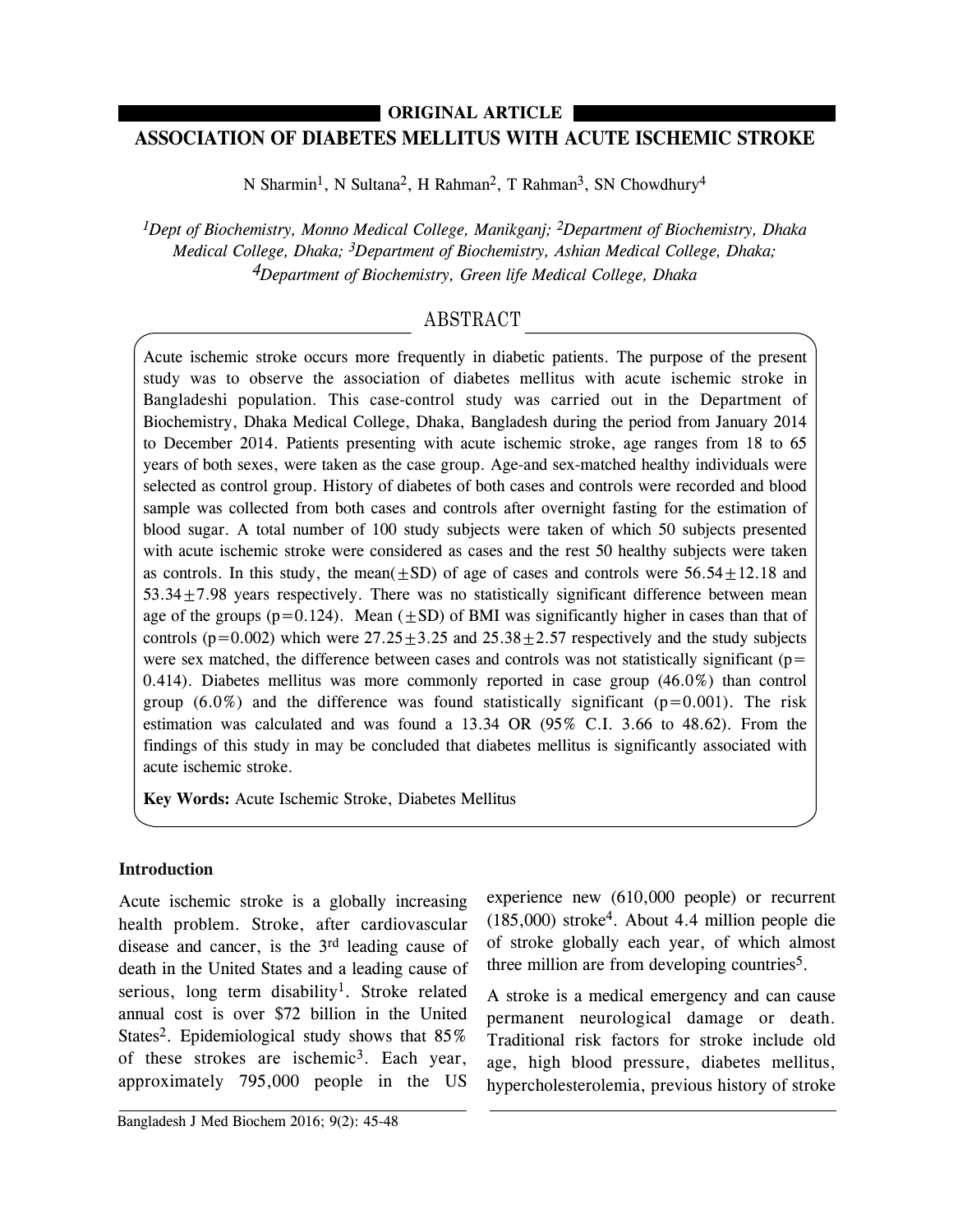or TIA, obesity and dietary factors, atrial fibrillation and cigarette smoking6.

Diabetes mellitus is considered as an important risk factor for stroke. Several studies have indicated that even mild hyperglycemia in the acute infarction period is associated with poor outcome4. In Finish middle-aged population, diabetes mellitus was found to be the strongest risk factor for death from stroke both in men and women5. Hyperglycemia may be directly toxic to the ischemic brain. Although, the mechanism is not fully understood, accumulation of lactate and intracellular acidosis in the ischemic brain produced through anerobic cerebral glucose metabolism may contribute.

But most of these data are from developed countries. Very few datas are available in our country regarding this topic. Therefore, we assessed the association of diabetes mellitus in acute ischemic stroke cases of Bangladesh.

#### **Materials and Methods**

This case-control study was carried out in the Department of Biochemistry, Dhaka Medical College, Dhaka, Bangladesh during the period from January 2014 to December 2014. Ethical clearance from the concerned departments and authorities was taken. The ischemic stroke patients were considered as cases and the ageand sex-matched healthy volunteers were taken as controls. Cases were the patients who clinically suffered from ischemic stroke confirmed by computerized tomography (CT) scan of brain attending the Medicine unit of DMCH during the study period. A preformed data collection sheet was used to collect information regarding age, family history of stroke, history of hypertension and diabetes mellitus, relevant drug history, the height and weight of individuals to calculate BMI. Blood sample was collected from both cases and controls after overnight fasting for the estimation

of blood sugar. Mean values of the quantitative variables were compared between cases and controls by Student's t-test and expressed as mean±SD. Categorical variables were compared using Chi square test. Datas were analyzed statistically in SPSS version 20. For all statistical analysis, p value  $\lt 0.05$  was considered as significant.

### **Results**

A total number of 100 subjects were recruited for this study of which 50 acute ischemic stroke patients were considered as cases and the rest 50 were taken as healthy controls.

**Table-I:** Demographic characteristics of the subjects

| <b>Variables</b>                        | Case<br>$(n=50)$ | Control<br>$(n=50)$               |           | p value Odds ratio |
|-----------------------------------------|------------------|-----------------------------------|-----------|--------------------|
| Age (mean + $SD$<br>years)              | $56.54 + 12.18$  | $53.34 + 7.98$ 0.124*             |           |                    |
| Sex                                     |                  |                                   |           |                    |
| * Male (n%)                             | 32(64%)          | 28 (56%)                          | $0.414**$ |                    |
| $*$ Female $(n\%)$                      | 18 (36%)         | 22 (44%)                          |           |                    |
| $HTN n(\%)$                             | 35(70.0)         | 6(12.0)                           | 0.003     | 12.543             |
| DM $n(\%)$                              | 23(46.0)         | 3(6.0)                            | 0.092     | 4.627              |
| <b>Family history</b><br>of HTN $n(\%)$ | 35 (70.0)        | 23 (46.0)                         | 0.029     | 5.521              |
| <b>Family history</b><br>of DM $n(\%)$  | 26(52.0)         | 16(32.0)                          | 0.758     | 0.781              |
| BMI $(Kg/m2)$<br>[Mean $\pm$ SD]        |                  | $27.25 \pm 3.25$ $25.38 \pm 2.57$ | 0.025     | 0.714              |
| $FPG$ (mmol/L)<br>[Mean $\pm$ SD]       | $6.24 + 1.38$    | $4.74 + 0.80$                     | 0.001     | 0.276              |

\**Student's t-test was done to measure the level of significance; \*\*Chi square test was done to measure the level of significance; Significance* =  $(p < 0.05)$ .

In this study, the mean  $(\pm SD)$  of age (yrs) of cases and controls were  $56.54 \pm 12.18$  and  $53.34 \pm 7.98$ respectively. There was no statistically significant difference of mean age between groups  $(p=0.124)$ . Mean  $(+SD)$  of BMI was significantly higher in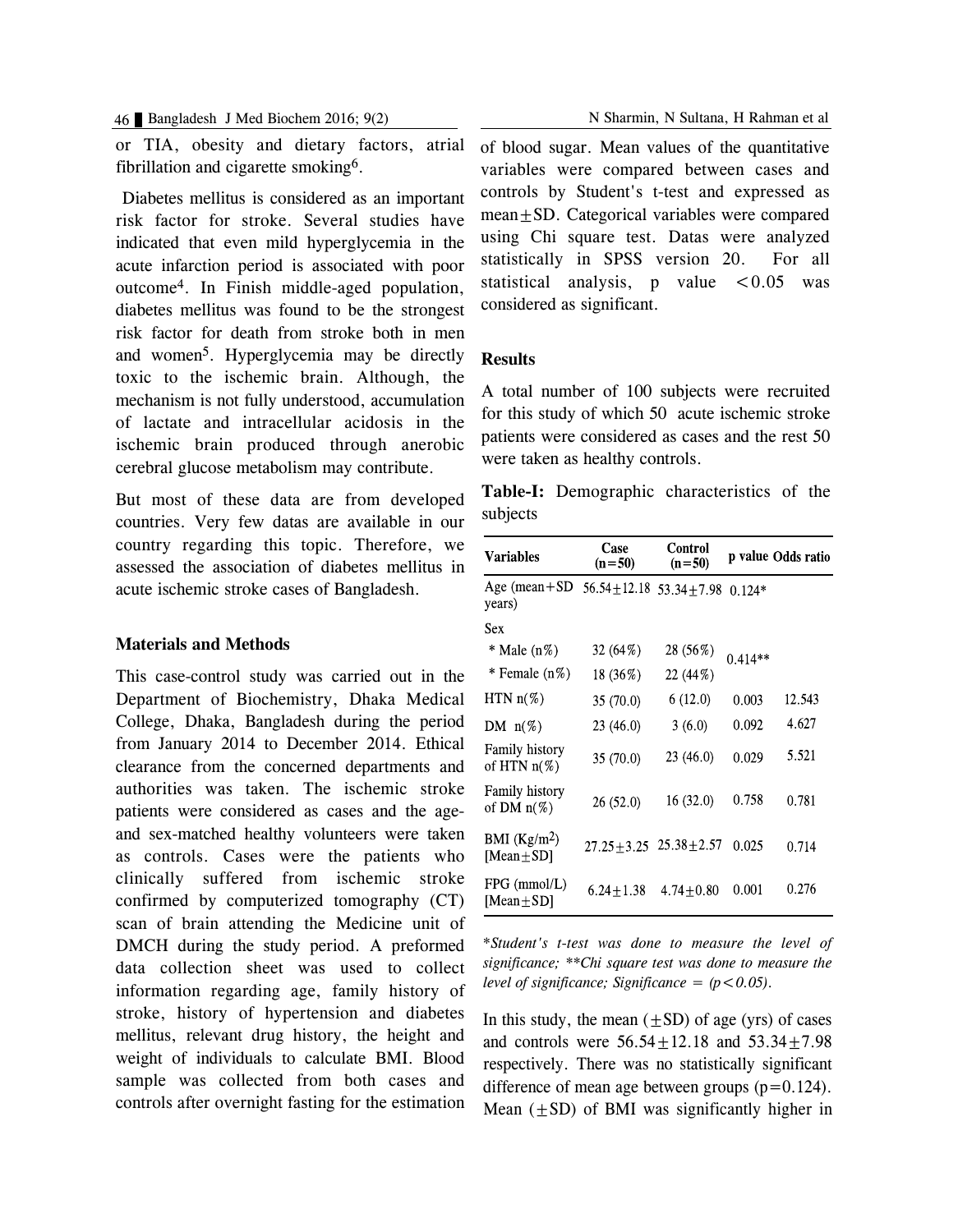Association of Diabetes Mellitus with Acute Ischemic Stroke 47

cases than that of controls  $(p=0.002)$  which were  $27.25 \pm 3.25$  and  $25.38 \pm 2.57$  respectively. Table-I also showed that the study subjects were sex matched. The mean $(\pm SD)$  of fasting plasma glucose (FPG) of the study subjects were recorded. FPG was significantly higher  $(p=0.001)$  in cases than that of controls which were  $6.24 \pm 1.38$  and  $4.74 \pm 0.80$  mmol/L respectively. An odds ratio (OR) is a measure of association between an exposure and an outcome. The odds ratio represents the odds that an outcome will occur In the present study an association of diabetes given a particular exposure, compared to the odds of the outcome occurring in the absence of that exposure. In Table-I, OR of BMI and Family H/O of diabetes mellitus are 0.714 and 0.781 respectively, which means that risk of ischemic stroke is 0.714 and 0.781 times more in patients with high BMI and positive family history of diabetes mellitus.

**Table-II:** Distribution of study subjects by diabetes mellitus

| <b>Diabetes Mellitus</b> | Case      | <b>Control</b> | p value  |
|--------------------------|-----------|----------------|----------|
| Yes                      | 23(46.0)  | 3(6.0)         |          |
| N0                       | 27(54.0)  | 47 (94.0)      | $0.001*$ |
| Total                    | 50 (100%) | 50 (100%)      |          |

*Chi square test was done to measure the level of significance. \*=significant*

In this study, 46% patients of the case group and 6% respondents of the control group had diabetes mellitus. Statistically significant difference was found between two groups regarding the presence of DM  $(p=0.001)$  with OR=13.34 (95% C.I. 3.66 to 48.62), the risk of ischemic stroke was 13.34 times more in diabetic subjects than that of non-diabetic subjects. We get this OR value by applying the formula of odds ratio, that is,  $OR = (a/c)/(b/d) = (23/27)/(3/47) = 13.34$  (Table-II).

|           | <b>Odds Ratio Table (OR)</b> |           |                |
|-----------|------------------------------|-----------|----------------|
|           | Case                         | Control   | Total          |
| Exposed   | 23(a)                        | 3(b)      | $26(a+b)$      |
| unexposed | 27(c)                        | 47(d)     | 74 $(c+d)$     |
| Total     | $50(a+c)$                    | $50(b+d)$ | $100(a+b+c+d)$ |
|           |                              |           |                |

#### **Discussion**

mellitus with acute ischemic stroke was explored in a Bangladeshi population at a tertiary care hospital. In this study, the mean age  $(+SD)$  of cases and controls were  $56.54+12.18$  years and 53.34±7.98 years respectively. There was no significant ( $p = 0.124$ ) difference between the groups. Another study done by Abu-Odah *et al.* (2014) in European Gaza Hospital, revealed that the mean age of cases were 54.74 years and that of controls were 53.22 years. Statistically no significant ( $p = 0.279$ ) difference was found between cases and controls<sup>6</sup>.

Among the study subjects there were 64% male and 36% female in case group and 56% male and 44% female in control group. The sex of cases and controls were matched and no statistically significant difference was found among them  $(p=0.414)$ . This observation is consistent with the results in of the other study done by Abu-Odah *et al*. who found that 59% of study subjects were male and 41% subjects were female among cases and controls<sup>6</sup>.

Diabetes mellitus is an important risk factor for stroke. Uncontrolled diabetes causes premature atherosclerosis resulting in cerebral thrombosis and ischemic stroke. Diabetes also causes endothelial proliferation and thickening of the basement membrane in the small blood vessels. Type 2 DM in the elderly is associated with increased incidence of vascular disease, particularly atherosclerosis of large blood vessels7. In this study, 46% patients of case